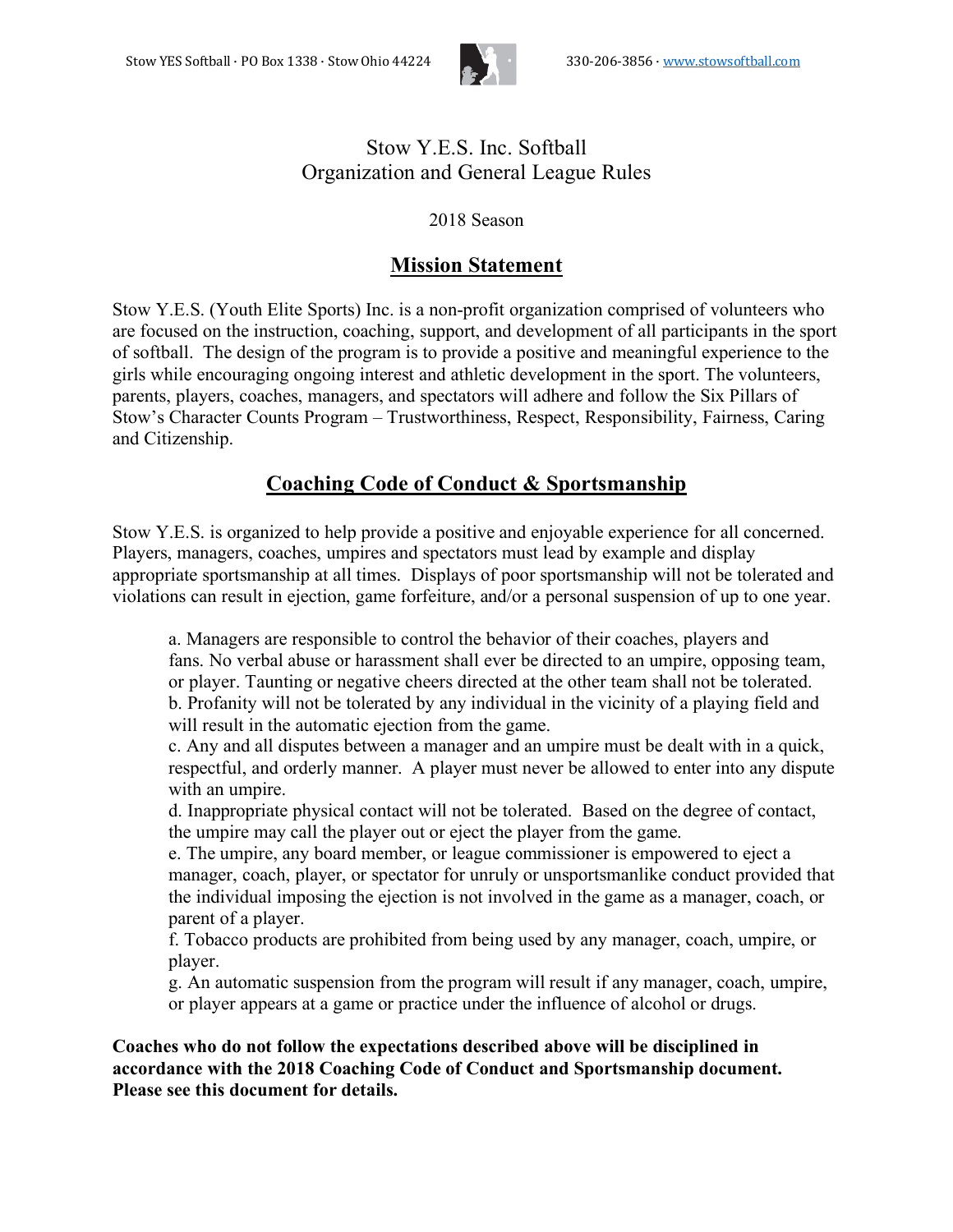

Any person ejected from a game must remove themselves immediately from whatever area is stipulated **(person ejected must leave to the point where he is out of sight and hearing range of the playing field)** by the individual imposing the ejection.

Failure to comply with the ejection will result in forfeiture of the game.

Umpires must notify the appropriate League Commissioner within 24 hours in the event an individual was ejected from a game.

## **Player Registration and Team Assignments**

1. Player registration for the spring/summer season will begin in December. Registration dates for the fall season will be announced during the summer. A late registration can be made by contacting the Vice President of Operations.

2. All players who did not play in Stow Y.E.S. the previous year must show proof of age at the time of registration.

3. For league assignments, a player's age is determined as of January 1st of the playing year.

- I League  $-7$  or 8 years old
- A League  $-9$  or 10 years old
- B League 11 or 12 years old
- C League 13 or 14 years old
- D League 18 years old and younger

A player is permitted to play in a league one year ahead of her age but must be declared at the time of registration and discussed with the League Commissioner.

4. Registration fees are not refundable for any reason. **If a parent believes a refund is warranted, they may file a written appeal to the appropriate League Commissioner.**

5. Manager's applications must be approved by the Board**. Each manager must complete a Background Check form and sign a copy of the Stow YES Coaching Code of Conduct**.

6. A player returning to the same league will be automatically assigned to the team on which she played the previous year unless the parents request otherwise. If a reassignment request is made, the player is placed in the player pool. Parents have the option of requesting a certain manager and Stow Y.E.S. will do their best to accommodate that request.

7. A player may not play for more than one team in Stow Y.E.S. during the spring / summer season.

8. Stow Y.E.S. League is composed of players who are only participating in one fast pitch league. Players rostered on any travel or tournament team are prohibited from playing in the Stow Y.E.S. league. Exceptions may be made to this rule in C League only at the discretion of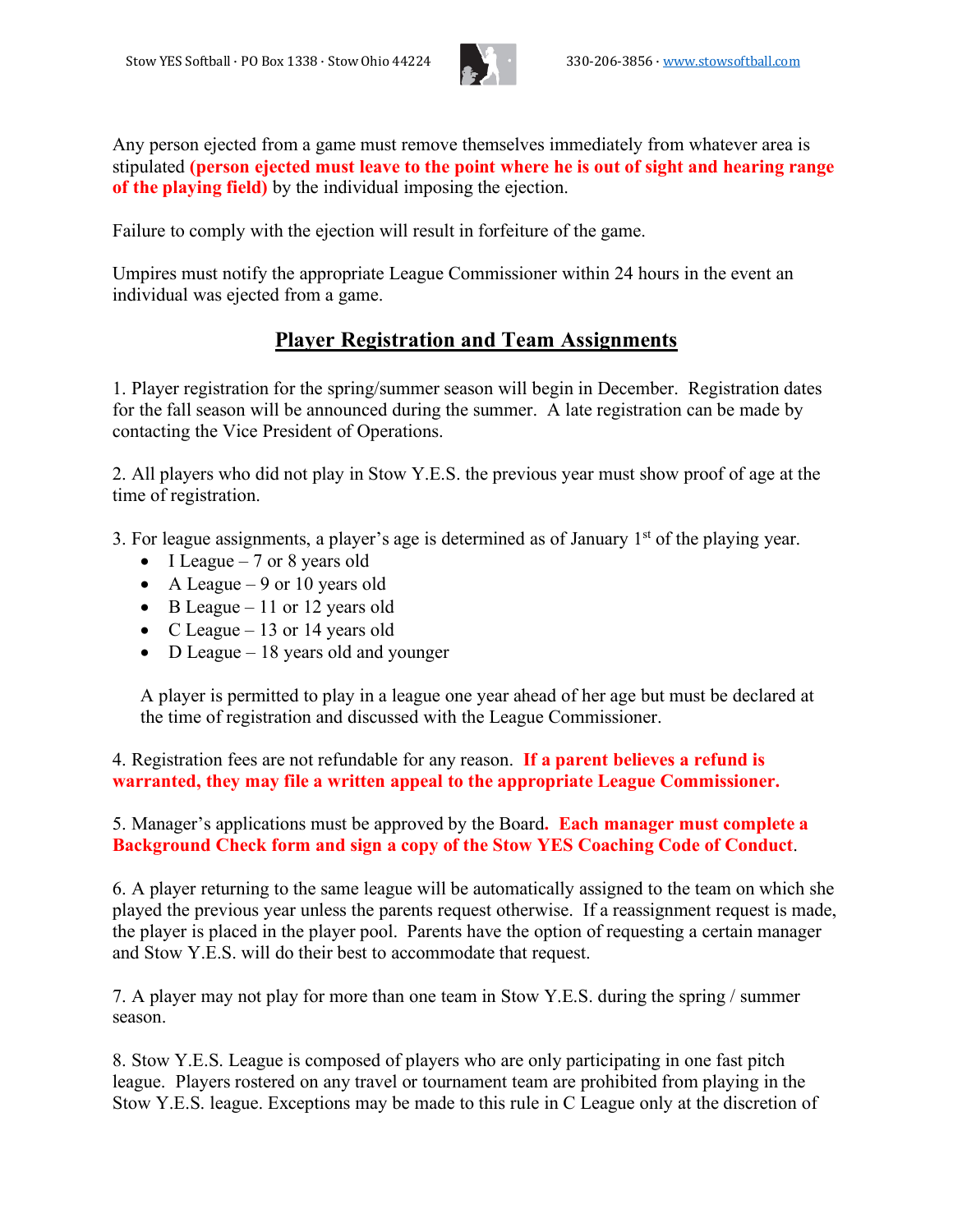

the C League Commissioner. If this rule is violated, the player is question will be removed from the team and the manager will forfeit one game. If this rule is violated a second time, the manager will be removed from the team and the team will forfeit every game the illegal played in.

# **Organization Rules**

1. An individual may only manage one team in Stow Y.E.S.

2. The minimum age requirement to manage a team is 18 years old. The age is determined as of January 1<sup>st</sup> of the playing year.

3. Teams in Stow Y.E.S. may participate in tournaments in or outside Stow provided these tournaments do not interfere with regularly scheduled games.

4. Players become the responsibility of the manager 15 minutes before a game or practice and 15 minutes after a game or practice's completion. A manager must never leave until all the players are picked up.

5. Parents are required to complete a medical emergency form and present to the manager before the first organized practice. **Players who do not have the form may NOT participate in any Stow YES activity until the form is completed.**

## **League Standings and Score Reporting**

1. The winning manager must report the score of the game to the League Commissioner within 48 hours after the game. If the manager fails to report the score, the winning team will be issued a loss.

2. Standings will be maintained on the Stow Y.E.S. website – www.stowsoftball.com

3. League standings will be determined by the point system.

- For a win two points
- For a tie one point
- For a loss zero points

4. Tie breakers for tournament seeding

- Head to head record
- Points scored against reward defense
- Coin Flip

5. Tie breaker for first place in the regular season

• Head to head record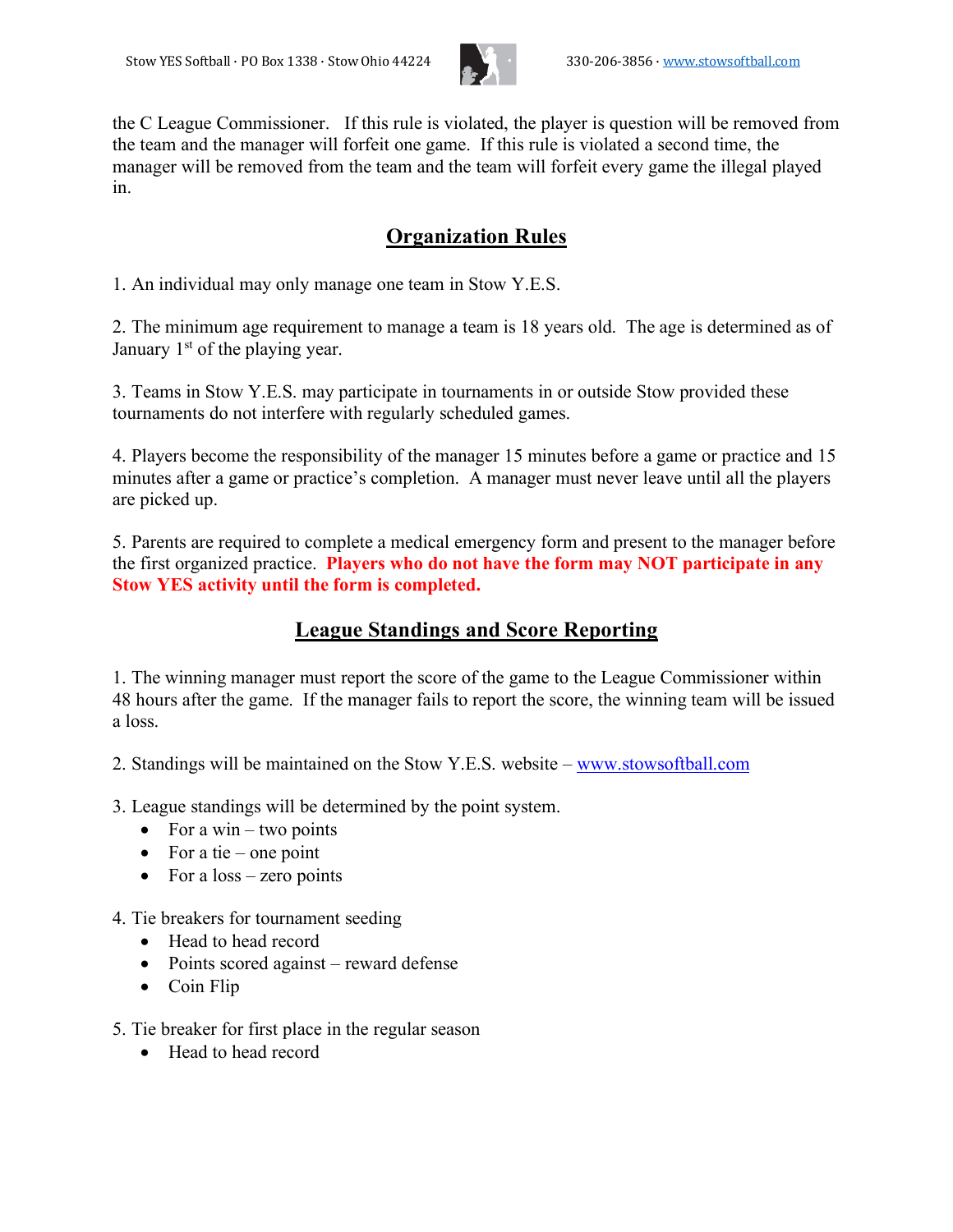

• One game playoff with the winner receiving first place trophies and the loser receiving second place trophies. The site and playoff date will be determined by the League **Commissioner** 

# **Protests**

1. In order for a protest to be considered, the manager must indicate his intent to file a protest at the time of a disputed ruling. All pertinent information such as inning, outs, players on base, player at bat, ball/strike count, etc., must be recorded and agreed to by both managers and the umpire at that time. A mark must be made in both scorebooks at the time of the protest and both scorebooks must be signed by the umpire. Protest forms are available at the Stow Y.E.S. website. A written protest must be submitted to the League Commissioner within 24 hours after the end of the game. The protest must include a \$50.00 deposit which will be refunded only if the protest is upheld. The Vice-President of Operations will schedule a protest hearing which must be attended by the League Commissioner, the protesting manager or his representative, and the umpire. If the protesting manager or his representative is not present within five minutes of the scheduled meeting time, the protest will be automatically denied. If it is held that the protested decision violated the rules the game will be replayed from the point of protest.

2. An umpire's judgment call cannot be protested.

# **League Safety Policies**

1. No metal spikes or cleats are allowed. No league exceptions in the Stow Y.E.S. program.

2. If a manufacturer's specifications on a bat are not legible, a batter will not be allowed to use that bat. The same applies if a bat appears to be altered in any way. If the bat is used, the batter is out.

3. A softball bat must contain one of the following phrases stamped on it: "fastpitch softball", "NSA approved logo stamp", or "ASA approved logo stamp."

4. Catchers must wear all protective equipment supplied by Stow Y.E.S. This equipment includes headgear (face mask), chest protector, and shin guards. Any player warming up a pitcher before the start of an inning or game must wear a catcher's mask – NO EXCEPTIONS.

5. All players are required to wear batting helmets with a protective face guard which must be worn while batting and running the bases. Chinstraps must be worn as well. If the helmet does not have a protective face guard or chin strap, the player will automatically called out. If a base runner intentionally removes her helmet during play, she can be called out at the discretion of the umpire.

6. The use of a safety base at  $1<sup>st</sup>$  is recommended. All fields in Stow will be provided with a safety base.

7. Umpires must wear protective equipment including face mask, chest protector, and shin guards.